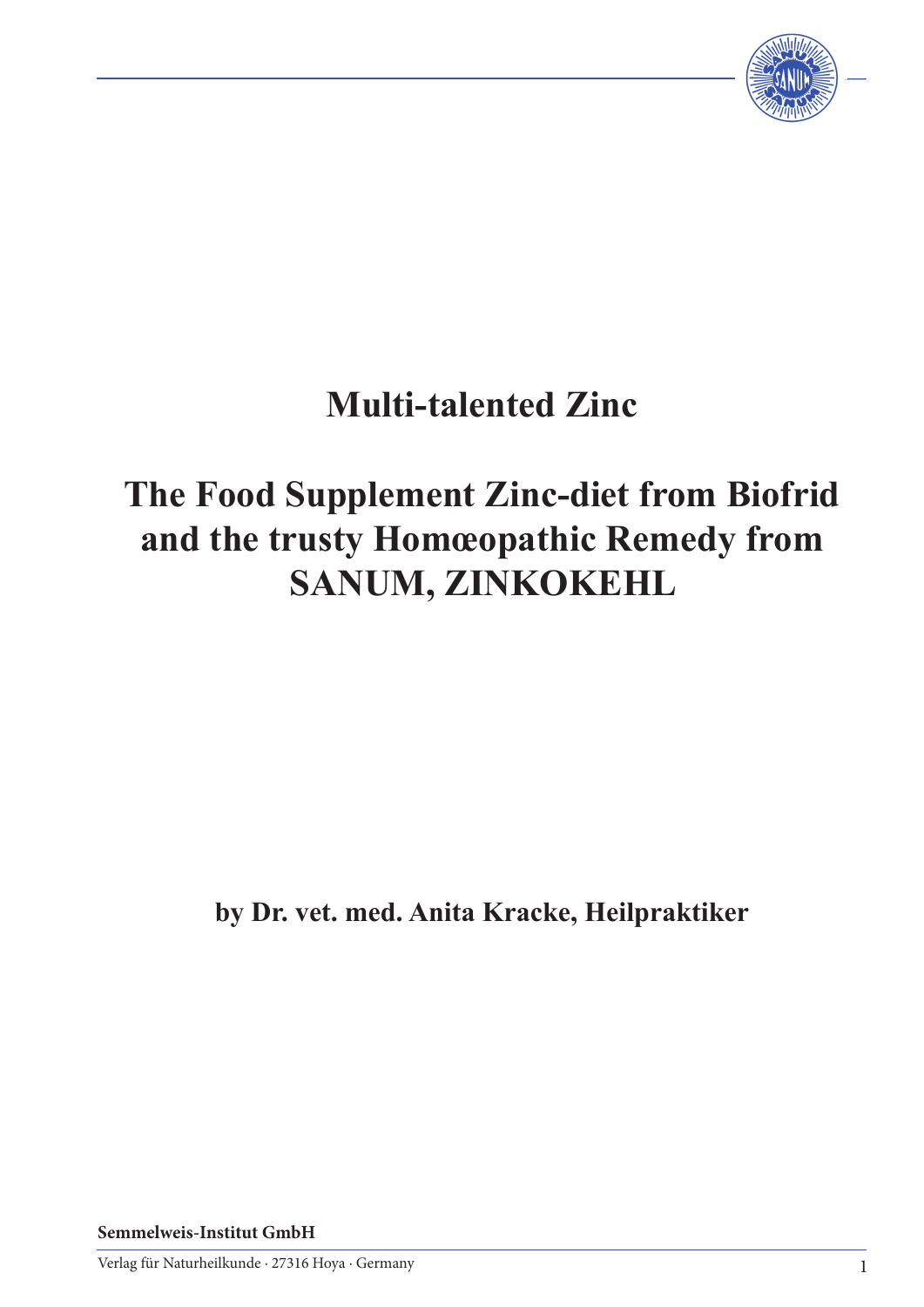# **Introduction**

For human beings and many mammals Zinc is one of the essential elements, because it is involved in countless metabolic functions in the body, and this makes it immeasurably important for human and animal health. Its name has its origins in a group of foreign words meaning "prong/tooth/jagged peak", since it solidifies in a jagged form.

## **Occurrence of Zinc**

Zinc has been known since antiquity, because it is a constituent of the alloy brass. As a metal in its own right, however, it was first discovered in India in the 14th century. It has been mined in Germany since the 17th century (near Kassel). In the Earth's crust, of course, it occurs mainly as ore, in compounds. Globally there are considerable deposits of it in North America, Australia, China and Kazakhstan, with China, Australia and Peru providing the largest quantities of the metal.

Zinc practically never occurs in its pure state, but in compounds as ore. Zinc sulphide ores constitute the largest share, and these are called either Sphalerite or Wurtzite, consisting of about 65% Zinc. Apart from other, rarer forms, Zinc also occurs as a carbonate, when it is known as Zinc Spar (Smithsonite) or Galmei. A high concentration of Zinc in the soil may favour a particular type of vegetation, thus for instance there is the yellow galmei violet or the purple galmei pansy. Zinc also often occurs in conjunction with deposits of Lead and Manganese. However, Iron and Cadmium are frequently present in ore from which Zinc can be extracted. Elaborate separation processes are often required to extract pure Zinc, so as to eliminate the heavy metals, which in some cases are quite toxic.

## **Zinc - the Element**

Zinc, Zn, is a bivalent cation. Its atomic mass is 65.38, and its number in the Periodic Table is 30. As a metal, its colour is bluish-white, its melting point is 420°C and its boiling point is 906°C. Zinc is considered one of the base metals. On account of its chemical nature (distribution of electrons) and properties it is very similar to the earthalkali metals, and is included in the 12th group of the Periodic System, along with Mercury and Cadmium, according to the IUPAC nomenclature. There are 29 isotopes of Zinc, plus a further 10 nuclear isotopes.

It is soluble both in acids and in lyes, thus forming Zinc salts or zincates. Zn has good conductivity and is adequately stable in watery electrolyte solutions. Exposed to open air, pure Zinc forms a weather-proof oxide and carbonate layer. This is why it is used as a protective against corrosion, e.g. for galvanisation of iron and steel. Almost half of the available supply of Zinc is used for this purpose.

lar demand in batteries, because it is an outstanding reducing agent. The building industry has discovered Zinc as a building material (sheet metal), and as well as this, many zinc alloys are used in the manufacture of toys, household goods, sanitary ware and cars. In periods of inflation, Zinc is used for coins. This metal plays an important part in analysis, because it serves as an analytically pure base substance in powder form for titration when adjusting EDTA normal solutions, according to instructions in the pharmacopœia.

Organic chemistry makes use of the element Zinc in very many areas as a powerful reducing agent. Its use facilitates remarkable reactions and conversions of Carbon compounds. In the presence of Zinc, even halogens for instance can be eliminated.

# **Zinc as a Biocatalyst**

The wide variety of reactions in inorganic and organic chemistry give us an idea of the importance of Zinc within living tissues. And in fact it is essential in the body on account of its chemical and physical properties. After Iron, Zinc is the trace element which occurs most frequently in the human body: in an adult there are 2-3 grams of it. The highest concentrations are found in the hair, gonads, the prostate, islets of Langerhans (pancreas) and bones. Zinc occupies a central role in a multitude of reactions in the intermediate cellular metabolism. For this reason we need to mention metabolic pro-

Besides this, Zinc is in particu-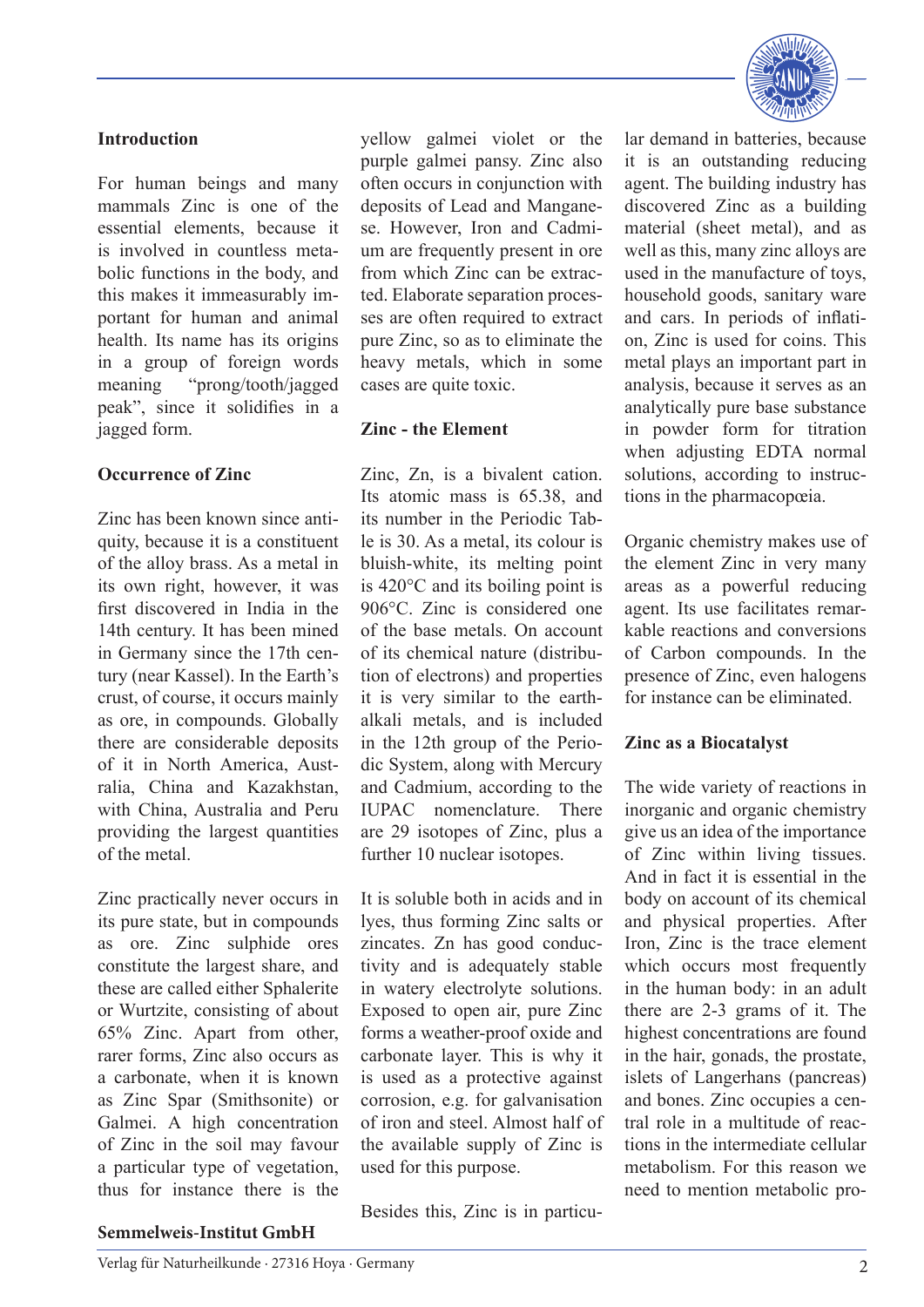

cesses and metabolites in which Zinc fulfils a particular function:

• Co-factor in enzymes: Zinc is contained in numerous (>200) enzymes and plays an important part both in their synthesis and in their catalytic function, for just the very presence of Zinc can inhibit or accelerate enzymatic processes. The element is of crucial importance in cell division, since construction and breakdown of Nucleic acids are strongly dependent on Zinc, e.g. the enzymes RNA-polymerases for the synthesis of new proteins. DNA synthesis is controlled by Zinc, thus influencing regeneration and ageing of cells. Detoxificatory functions are subject to Zinc's influence; thus, for example, in breaking down alcohols which are created within the body or are introduced into it from without along with the food, zinc-dependent alcoholdehydrogenase is important, and this is formed in the body under the influence of circadian rhythms. This is why alcohol is tolerated significantly better in the evenings than in the mornings. Carboanhydrase, which inter alia plays a crucial role in controlling the acid-alkaline balance via its activity, is dependent on the presence of Zinc. Carboxy-peptidases require an adequate supply of Zinc in the body for the breakdown of proteins in the digestive tract (small intestine), in the spleen and in the kidneys.

• Neurotransmitter metabolism: The formation and conversion of neurotransmitters is strongly dependent on Zinc (glutamate, GABA, tryptophan metabolism), among other things.

• Hormone balance: Growth, thyroid and sex hormones, and prostaglandins, plus insulin, require an optimum supply of Zinc.

• Cell growth and cell differentiation: The latest stage at which Zinc's importance here becomes clear is the pre-cancerous or cancerous. It is well-known that cancer patients are generally substantially short of Zinc, which plays an important role in inter-cellular communication.

• Metallothionein: This is a transport protein for metallic ions, and to be effective it needs to bond with Zinc. Only within this bond is the protein body in a position to transport heavy metals. As well as this, metallothionein has a key function in regulating the Zinc level and its absorption from the gut. Because it contains so much cystein and at the same time has a chelating action, this metallothionein is anti-oxidative, just as Zinc in vitro protects SH groups from oxidation, if they are bonded with enzymes/ proteins.

• Production and regulation of cellular and humoral immunity: Taking immune defence against, say, rhinoviruses, as an example, the Wörwag company was able to demonstrate that Zinc ions collect on the surface of viruses, thus preventing them from docking on the cell membranes of mucosal cells. There are also

similar statements with regard to herpes viruses. Thus we can refer to this metal having an anti-viral action. Over and beyond this, in this connection Zinc supports the immune defences by activating enzymes that repel infections. Zinc is indispensable for the maturation of the T-lymphocytes in the thymus gland. Without Zinc the hor-mone thymolin cannot help with the specialisation of the T-cells. In Zinc deficiency the number of T4 helper cells, of lymphocytes and the activity of phagocytosis in the body all sink. When there is a Zinc deficiency less IL2 is secreted by the T-lymphocytes. However, it is IL2 that stimulates the growth of the T-cells and activates both the B-cells and the natural killer cells.

• Protective function against organic poisons, heavy metals, radiation: We know that Lead, Nickel and Cadmium are able to displace Zinc from its positions in enzymes. These metals are then able to have a deleterious effect on cells.

• Anti-oxidant: Zinc is a constituent of peroxide dismutase (POD), which protects cells from free radicals which arise because of purine, amino-acid and fatty acid oxidation.

• Structural element of cell membranes and bones: Zinc guarantees the integrity and functionality of the cell membranes and bones, and is therefore a stabilising and structuring element of the body.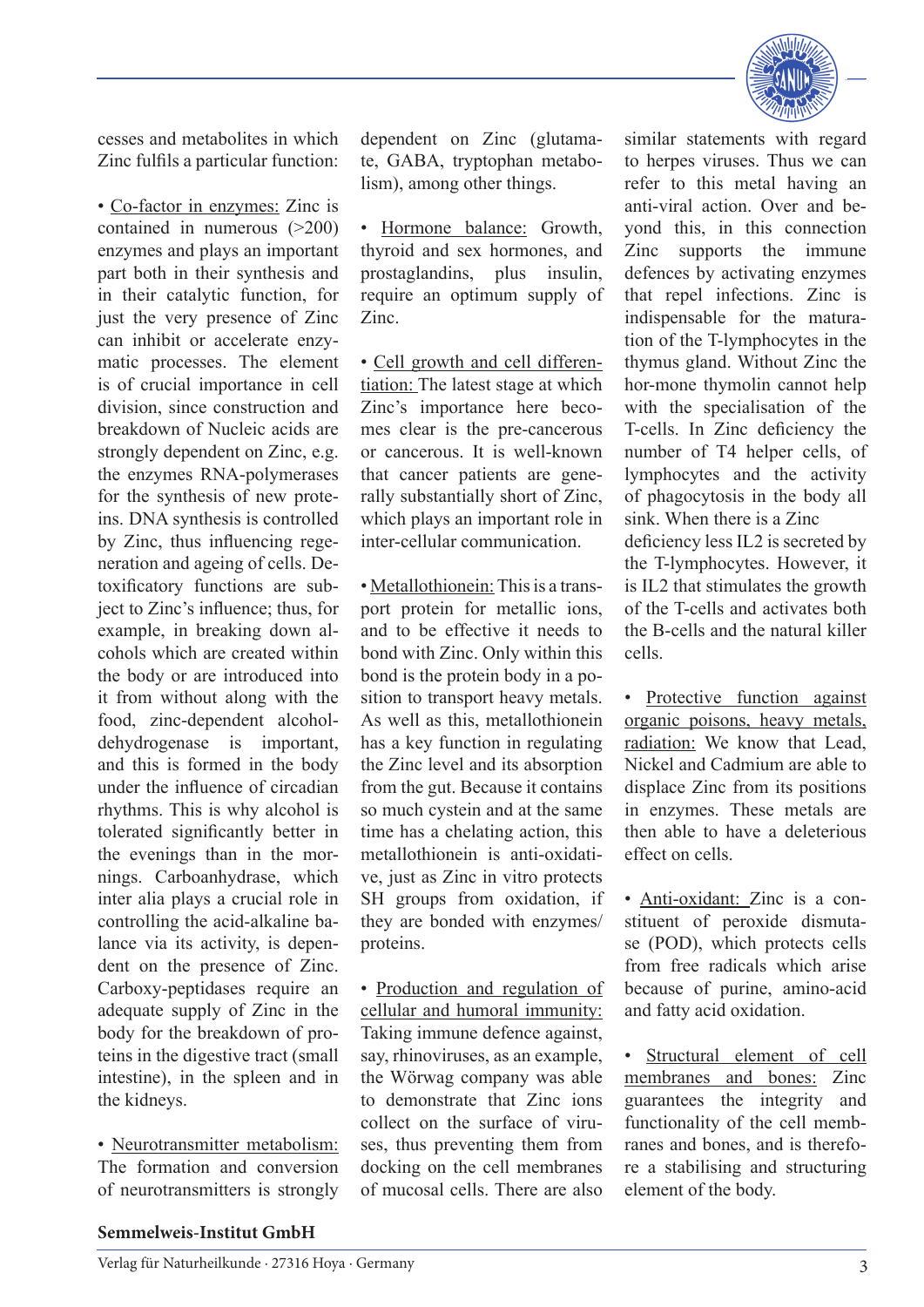

#### **Human requirement of Zinc**

What I have enumerated above will help you to see how important Zinc is. Since this metal cannot be stored in the body, it must be consumed regularly from external sources, so as to ensure important functions within the organism. It is absorbed in the duodenum and jejunum, for which it requires a carrier. The WHO (World Health Organisation) recommends a daily Zinc intake of 15 mg. for women and men alike. Physiological Zinc levels for plasma are set at 13-20 mmol/l., and for

hair at 135-245 mg/g. According to WHO an intake of more than 100 mg. per day is undesirable, and above 200 mg a day it can cause nausea, vomiting and diarrhœa. Signs of acute poisoning occur in humans from an intake of more than 1g. Zinc.

In some animals likewise, immoderate (involuntary) consumption of Zinc can result in poisonings. This is the case with parrots, for instance, whose cages or aviaries are closed in with zinc-covered wire or bars. As these birds hold on with their beaks when climbing up, they are constantly consuming small quantities of Zinc, which can result in an accumulation and chronic poisoning.

#### **Occurrence of Zinc in food**

Animal products and legumes are the food items that contain the highest proportion of Zinc. Different accounts vary considerably regarding the Zinc content of various foods. The table shown below contains data from the book: "Burgersteins Handbuch der Nährstoffe" (= Burgerstein's Food Handbook), pub. Haug Verlag.

| Foods rich in Zinc | Weight, grams/quantity | <b>Milligrams</b> |
|--------------------|------------------------|-------------------|
| Liver (pig, calf)  | 100 g                  | $6-8$ mg          |
| Oysters            | 100 g                  | $> 7$ mg          |
| Lentils            | 100 g                  | $5.0$ mg          |
| Dried peas         | 100 g                  | $4.0$ mg          |
| Wholegrain wheat   | 100 g                  | $4.0 \text{ mg}$  |
| Haricot beans      | 100 g                  | $3.0$ mg          |
| Meat (veal, beef)  | 100 g                  | $3.0$ mg          |
| Wheat bran         | 25 g                   | $3.0$ mg          |
| Maize              | 100 g                  | $2.0$ mg          |
| Wholemeal bread    | 100 g                  | $2.0$ mg          |
| Hen's egg          |                        | $1.5 \text{ mg}$  |

#### **Zinc Deficiency**

Our daily consumption of Zinc in food would be enough for the human body in a balanced diet, but only 10-30% of the Zinc we consume is actually absorbed. The rest is excreted. Because of the heavy physical and emotional burdens we bear, as well as the foreign, and in some cases toxic, elements in our diet, our bodies use up a great deal of Zinc, or excrete it. We have already referred to the fact that this metal is not stored in the body, so that we require a constant supply. As well as this, a deficiency can occur if a lot of copper is consumed in food or in drinking water (copper pipes). The same holds true if high levels of iron are consumed in the diet or via medicines. Finally, foods containing high levels of Phytic acid (cereals) can inhibit the intestinal

absorption of Zinc. The list which follows summarises the various reasons for an inadequate supply or an elevated expenditure of Zinc.

#### **Danger of Zinc Deficiency from:**

• rapid growth in youth, during pregnancy and breastfeeding.

- having cancer
- insufficient Zinc supply be-

#### **Semmelweis-Institut GmbH**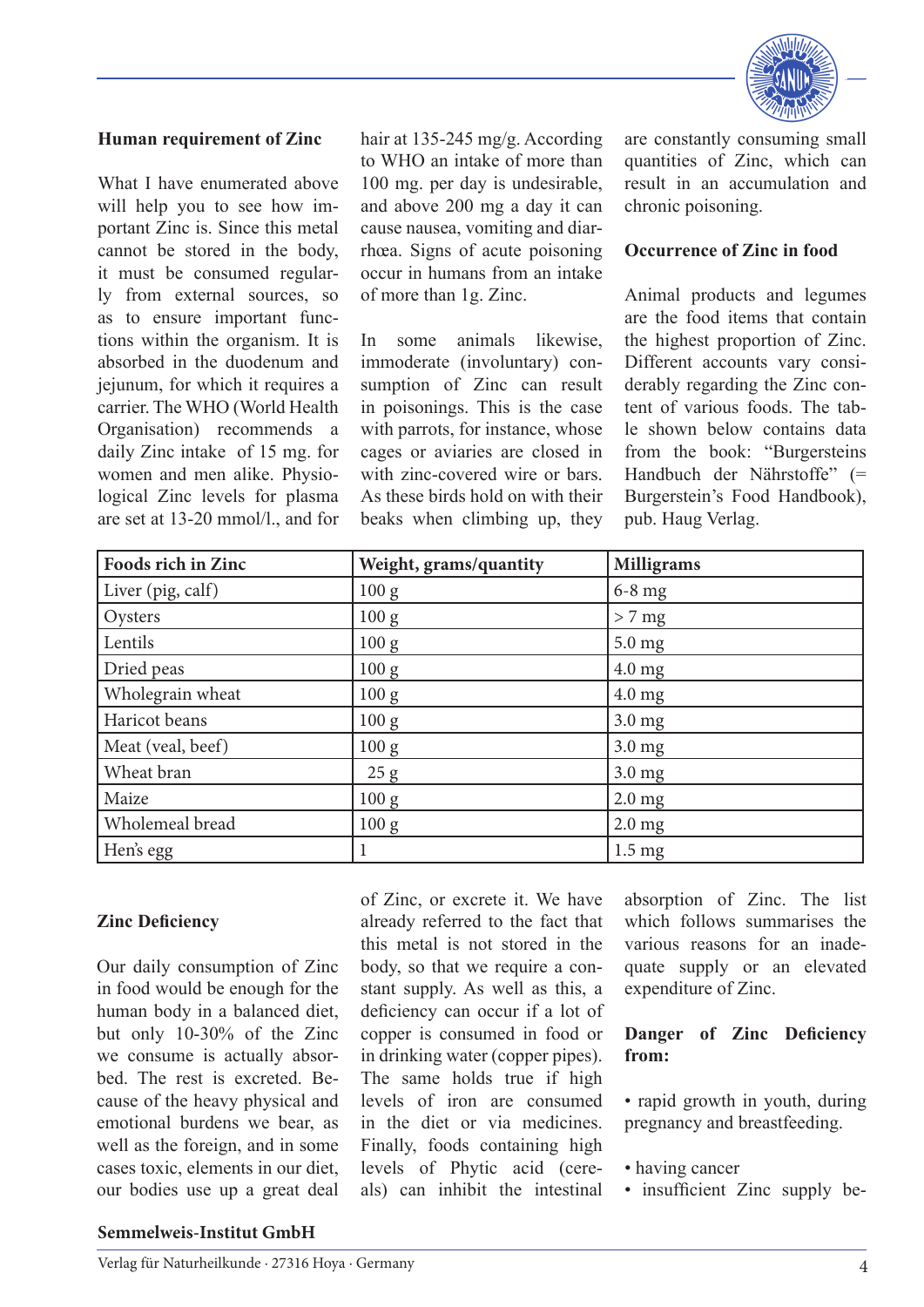

cause of vegan or partly vegetarian diet

• chronic fasting to reduce weight or because of anorexia

• competitive sports, stress/ distress resulting in loss of Zinc via sweat and urine, likewise use of diuretics

• malabsorption and digestive dysfunction on account of disorders of pancreas or gut

• acrodermatitis enteropathica (genetic Zinc deficiency disease)

• strong Calcium supplementation

• heavy dietary consumption of Phosphorus, phytates or roughage

- marked abuse of alcohol
- liver and kidney disease, diabetes

• chronic infections and inflammations

• chronic heavy metal intoxication

• tissue destruction (burns, operations, coronary infarction, rheumatic diseases

• anæmia

### **Symptoms and consequences of Zinc deficiency**

Zinc deficiency can easily occur as a result of high Zinc demand by the body and possible shortfall in the diet. Such a deficiency causes a symptom picture on many levels, which can easily lead the therapist astray. Prominent signs that may be caused by a low supply of Zinc present as follows:

• Skin: in the form of dermatitis. callosities, pustules, acne, disorders of wound-healing

• Hair: increased falling of hair, disordered cysteine and methionine metabolism

• Nails: white blemishes, brittleness, disordered nail formation

• Mucosa: functional disorders especially in the intestinal area, from maldigestion and malabsorption with diarrhœa

• Sensory organs: severe depression of senses of smell and taste. Loss of appetite to the point of anorexia may occur, also loss of night vision is possible, because Zinc transforms retinol into effective retinal.

• Central nervous system: there is often a direct link between a low supply of Zinc and increased occurrence of depression, psychoses, schizophrenia, lethargy, aggressiveness, hyperactivity and learning difficulties.

• Fertility disorders: this concerns both female and male gonads. In the testicles there may be reduced sperm production. Sperm are also dependent on the Zinc-containing secretion of the prostate, without which they are incapable of movement.

• Diabetes mellitus: action and storage of insulin, plus its stability in the face of oxidative processes, depend on Zinc. Variable sugar levels on account of exhaustion of the beta-cells for lack of Zinc, as well as increased urinary Zinc excretion, damage immune function and healing of wounds in diabetics.

• Growth disorders and delayed growth, delayed sexual development, delayed onset of puberty

• Disordered nervous function: irritability, depression, disordered concentration, forgetfulness, learning disorders - all these may be symptoms of a diminished Zinc supply.

• Lowered resistance to environmental toxins and geopathic stress: the body is in no position to detoxify the attacking toxins. One particular form of this disordered detoxification is cryptopyrrolluria (hæmopyrrollactamuria), where there is a lack of both Zinc and Vitamin B6. As a result of this deficiency, throughout their lives patients show symptoms more and more strongly in the area of the nervous system (as described above), and intolerances of environmental toxins, recreational drugs, food additives, smells and chemicals given off by furniture, carpets etc., moulds, chlorine (swimming baths, paper), vaccinations, etc.

• Increased lipid oxidation: Zinc acts as an anti-oxidant.

• Susceptibility to infections:

#### **Semmelweis-Institut GmbH**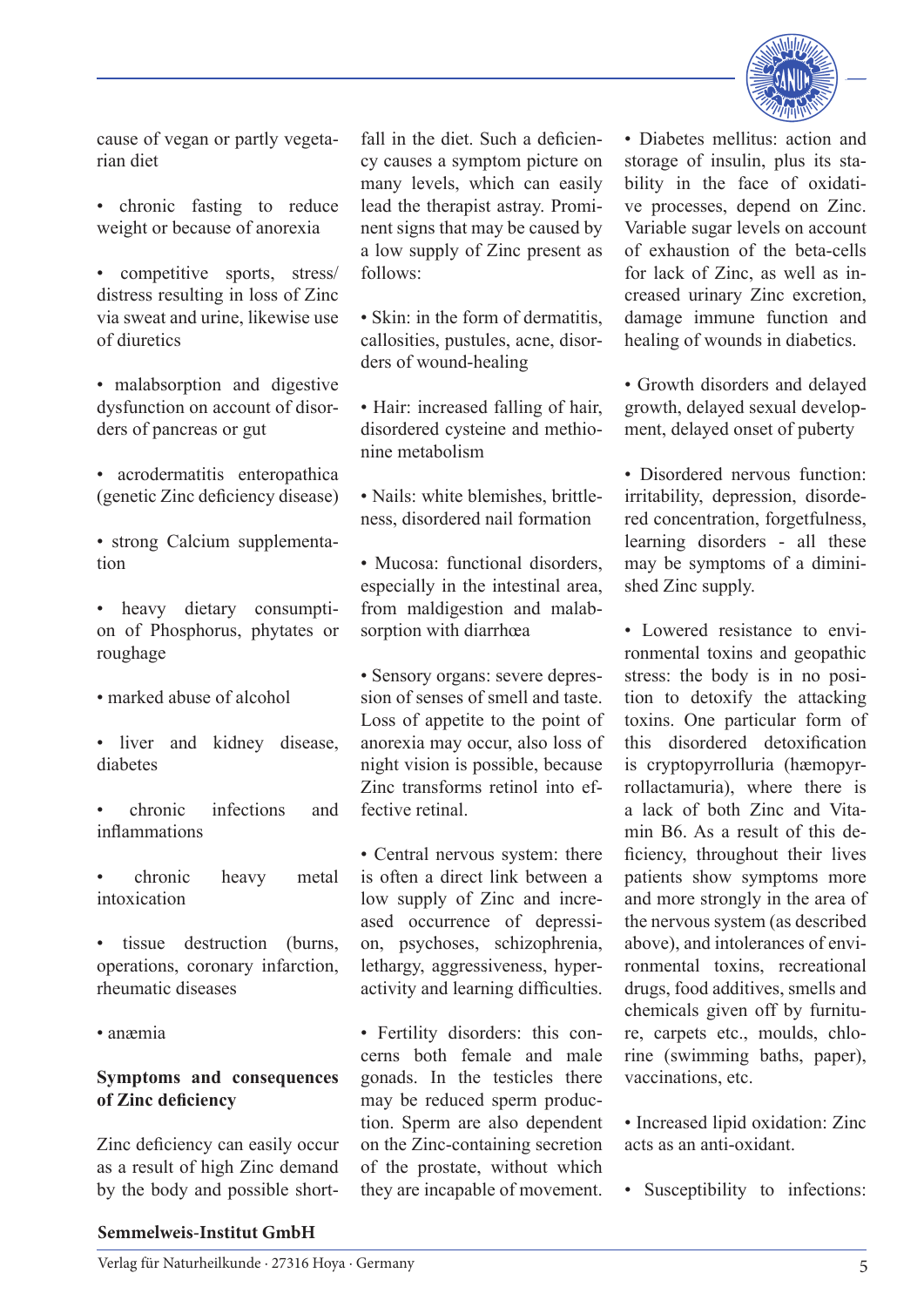

When the immune system is weakened by Zinc deficiency, the result is that it is easier to catch infections again and again.

- Blood formation: Zinc deficiency causes chronic anæmia and clotting disorders.
- Disordered acid-alkaline balance: Zinc is a constituent of carboanhydrase, which facilitates excretion of excess acids via the kidneys.
- Allergic and pseudo-allergic manifestations as a result of particularly severe histamine release from the mast cells.
- Displacement of electrolytes: according to Wenzel, Zinc deficiency results in increased loss of Sodium, Potassium and Magnesium (effects e.g. on the heart muscle, formation of Hydrochloric acid in the stomach).
- Acrodermatitis enteropathica: this inherited Zinc deficiency disease often exhibits a markedly altered tryptophan metabolism. Alongside this all the symptoms of Zinc deficiency occur.

### **Zinc in Homœopathy**

In the provings of Zincum metallicum a picture emerges of cerebral exhaustion, with this lassitude generally being found upstage, reflecting a large part of Zinc's action. Nervous symptoms and a lack of vitality are characteristic. Initially overexcitement may be observed, and then a transition to dullness of mind, senses and motor

system, often accompanied by emaciation, anæmia and possibly skin eruptions. An improvement ensues, when the body has an opportunity of excretion and elimination (e.g. menses). The situation is made worse by wine, stimulants, noise and conversation.

According to Voisin, the most common manifestations are twitching of the extremities and muscles, restlessness of the legs, and especially at night, with a constant urge to keep moving. Typical are muscle spasms in the eyes, the œsophagus and pharynx, the left ovary, the bladder and the intestines, mostly in the umbilical area. Urine can only be passed when sitting or in peculiar positions, often with the back having to be arched backwards or leaning against something.

Bœricke and Voisin agree regarding starting up fearfully in sleep and various kinds of headache. Painfulness and burning in the spinal area are likewise mentioned by both of them. Also typical of Zincum metallicum are skin eruptions and in some cases discharges of pus from the ears.

#### **Treatment with Zinc**

Both Zinc compounds in material form and homoeopathic preparations of Zinc may be used to avoid Zinc deficiency, or to treat diseases that can be traced back to an elevated need of this metal. If we are to guarantee absorption and use of Zinc by the body, Zinc should form organic compounds. The following compounds are particularly suited to this purpose: Zinc gluconate, Zinc aspartate, Zinc orotate, Zinc histidinate.

The medicine ZINKOKEHL from the SANUM company's range contains Zinc gluconate as an active ingredient; it guarantees the concurrent homoeopathic treatment of Zinc deficiencies and has proved its worth over decades. Drops are available as ZINKOKEHL 3X (D3), and in acute states 5 drops may be prescribed every 30- 60 minutes, whilst, in chronic states, the dosage is 5 drops 1-3 times a day. ZINKOKEHL 4X (D4) ampoules are also available. One ampoule of 2 ml. is injected once a day i.m., i.v., s.c. or i.c. In this way it is possible to provide a purposeful accompanying treatment, in spite of the intestinal flora having been destroyed and the absorption of Zinc being inadequate.

Often, of course, this treatment is insufficient, because the deficiencies are too severe and the external supply via the diet is unreliable. Because of this, the food supplement ZINK-diet is being marketed: it is produced by the SANUM sister company BIOFRID. This preparation is in the form of Zinc gluconate, for supplemental use. One capsule contains 54 mg Zinc gluconate, corresponding to 7.5 mg. of Zinc. The recommended daily amount for adults is 1 capsule twice a day.

It is generally true that orga-